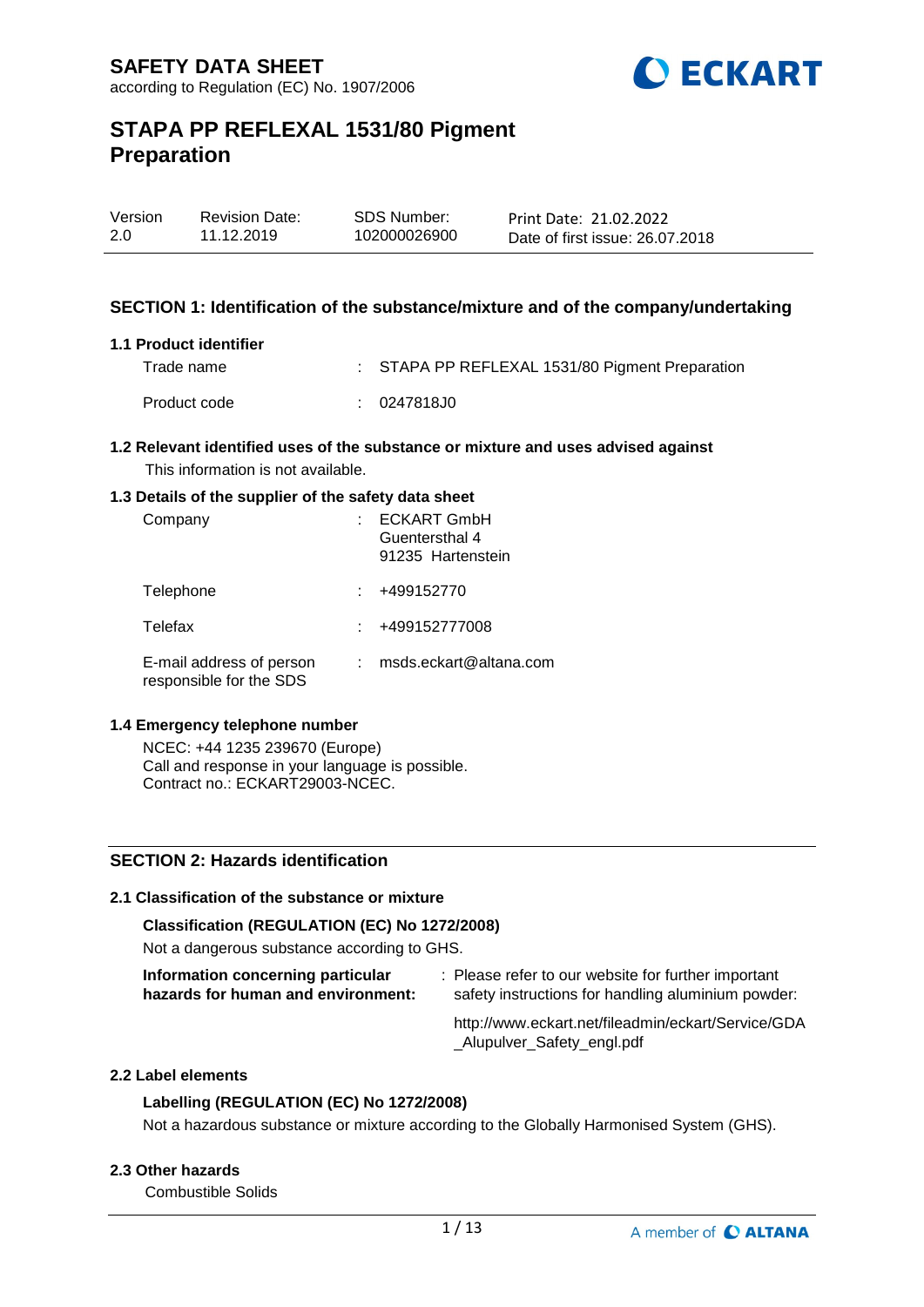

| Version | <b>Revision Date:</b> | <b>SDS Number:</b> | Print Date: 21.02.2022          |
|---------|-----------------------|--------------------|---------------------------------|
| 2.0     | 11.12.2019            | 102000026900       | Date of first issue: 26.07.2018 |

This substance/mixture contains no components considered to be either persistent, bioaccumulative and toxic (PBT), or very persistent and very bioaccumulative (vPvB) at levels of 0.1% or higher.

## **SECTION 3: Composition/information on ingredients**

#### **3.2 Mixtures**

#### **Hazardous components**

| Chemical name                 | CAS-No.                    | <b>Classification</b>  | Concentration     |
|-------------------------------|----------------------------|------------------------|-------------------|
|                               | EC-No.                     | <b>REGULATION (EC)</b> | (% w/w)           |
|                               | Index-No.                  | No 1272/2008           |                   |
|                               | <b>Registration number</b> |                        |                   |
| aluminium powder (stabilised) | 7429-90-5                  | Flam. Sol. 1; H228     | $>= 50 - 5 = 100$ |
|                               | 231-072-3                  |                        |                   |
|                               |                            |                        |                   |
|                               | 01-2119529243-45           |                        |                   |

For explanation of abbreviations see section 16.

## **SECTION 4: First aid measures**

## **4.1 Description of first aid measures**

| General advice          |    | : Move the victim to fresh air.                                                                                                                                               |
|-------------------------|----|-------------------------------------------------------------------------------------------------------------------------------------------------------------------------------|
|                         |    | No hazards which require special first aid measures.                                                                                                                          |
| If inhaled              |    | If unconscious, place in recovery position and seek medical<br>advice.<br>If symptoms persist, call a physician.                                                              |
| In case of skin contact | t. | Wash off immediately with soap and plenty of water.                                                                                                                           |
| In case of eye contact  |    | : Remove contact lenses.<br>If eye irritation persists, consult a specialist.                                                                                                 |
| If swallowed            | ÷. | Keep respiratory tract clear.<br>Do not give milk or alcoholic beverages.<br>Never give anything by mouth to an unconscious person.<br>If symptoms persist, call a physician. |

## **4.2 Most important symptoms and effects, both acute and delayed**

None known.

## **4.3 Indication of any immediate medical attention and special treatment needed**

This information is not available.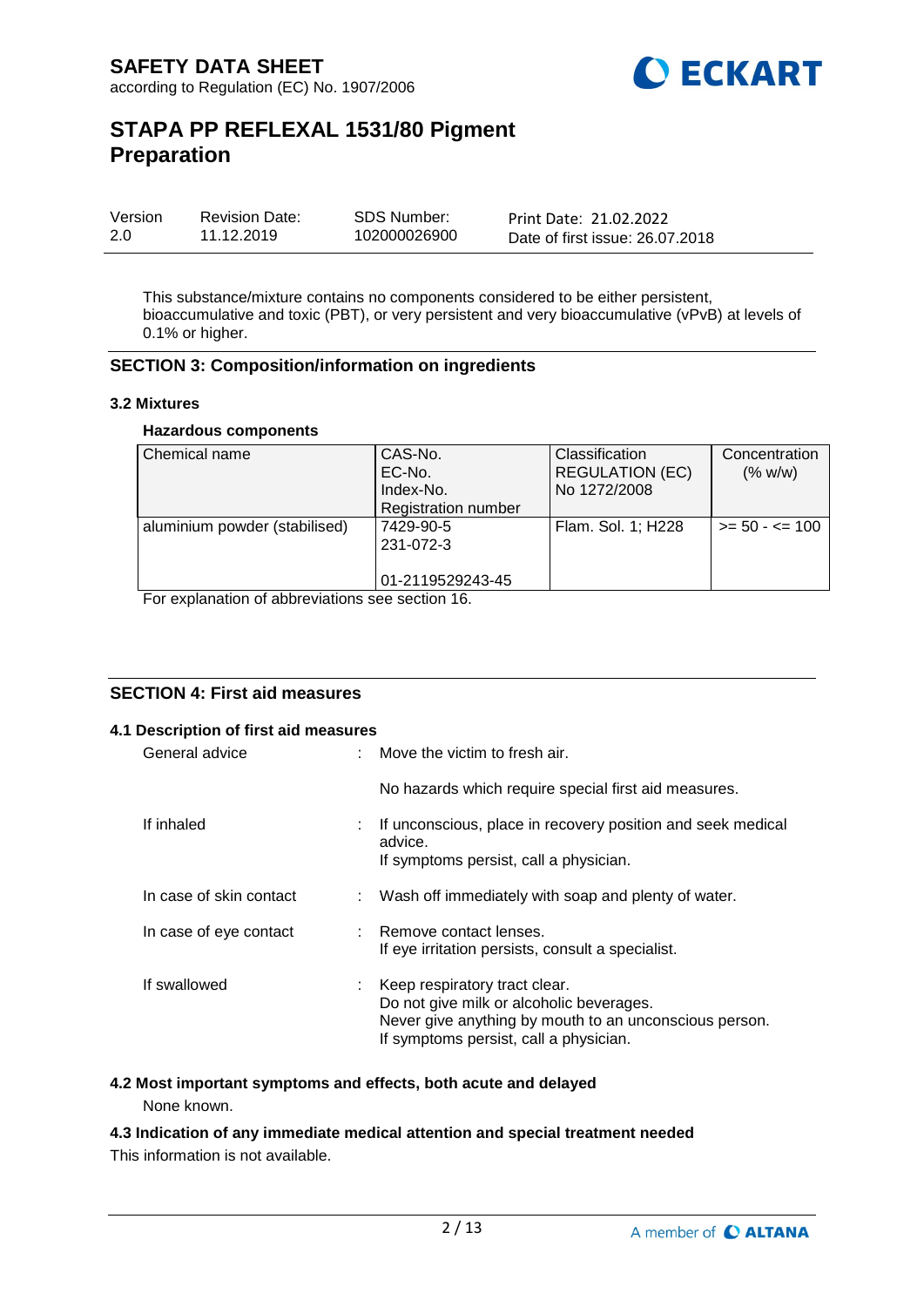

| Version | <b>Revision Da</b> |
|---------|--------------------|
| 2.0     | 11.12.2019         |

ate:

SDS Number: 102000026900

Print Date: 21.02.2022 Date of first issue: 26.07.2018

## **SECTION 5: Firefighting measures**

| 5.1 Extinguishing media                                   |    |                                                                                                                                                      |
|-----------------------------------------------------------|----|------------------------------------------------------------------------------------------------------------------------------------------------------|
| Suitable extinguishing media : Dry sand                   |    | Special powder against metal fire                                                                                                                    |
| Unsuitable extinguishing<br>media                         |    | : ABC powder<br>Carbon dioxide (CO2)<br>Water<br>Foam                                                                                                |
| 5.2 Special hazards arising from the substance or mixture |    |                                                                                                                                                      |
| Specific hazards during<br>firefighting                   | t. | Contact with water liberates extremely flammable gas<br>(hydrogen).                                                                                  |
| 5.3 Advice for firefighters                               |    |                                                                                                                                                      |
| Special protective equipment :<br>for firefighters        |    | Wear self-contained breathing apparatus for firefighting if<br>necessary.                                                                            |
| Further information                                       |    | Standard procedure for chemical fires.<br>Use extinguishing measures that are appropriate to local<br>circumstances and the surrounding environment. |

## **SECTION 6: Accidental release measures**

|                                                          | 6.1 Personal precautions, protective equipment and emergency procedures                                                                                      |
|----------------------------------------------------------|--------------------------------------------------------------------------------------------------------------------------------------------------------------|
| Personal precautions                                     | : Use personal protective equipment.<br>Evacuate personnel to safe areas.<br>Avoid dust formation.                                                           |
| <b>6.2 Environmental precautions</b>                     |                                                                                                                                                              |
| Environmental precautions                                | : No special environmental precautions required.                                                                                                             |
| 6.3 Methods and material for containment and cleaning up |                                                                                                                                                              |
| Methods for cleaning up                                  | $\therefore$ Use mechanical handling equipment.<br>Do not use a vacuum cleaner.                                                                              |
|                                                          | Pick up and arrange disposal without creating dust.<br>Sweep up and shovel.<br>Do not flush with water.<br>Keep in suitable, closed containers for disposal. |

## **6.4 Reference to other sections**

For personal protection see section 8.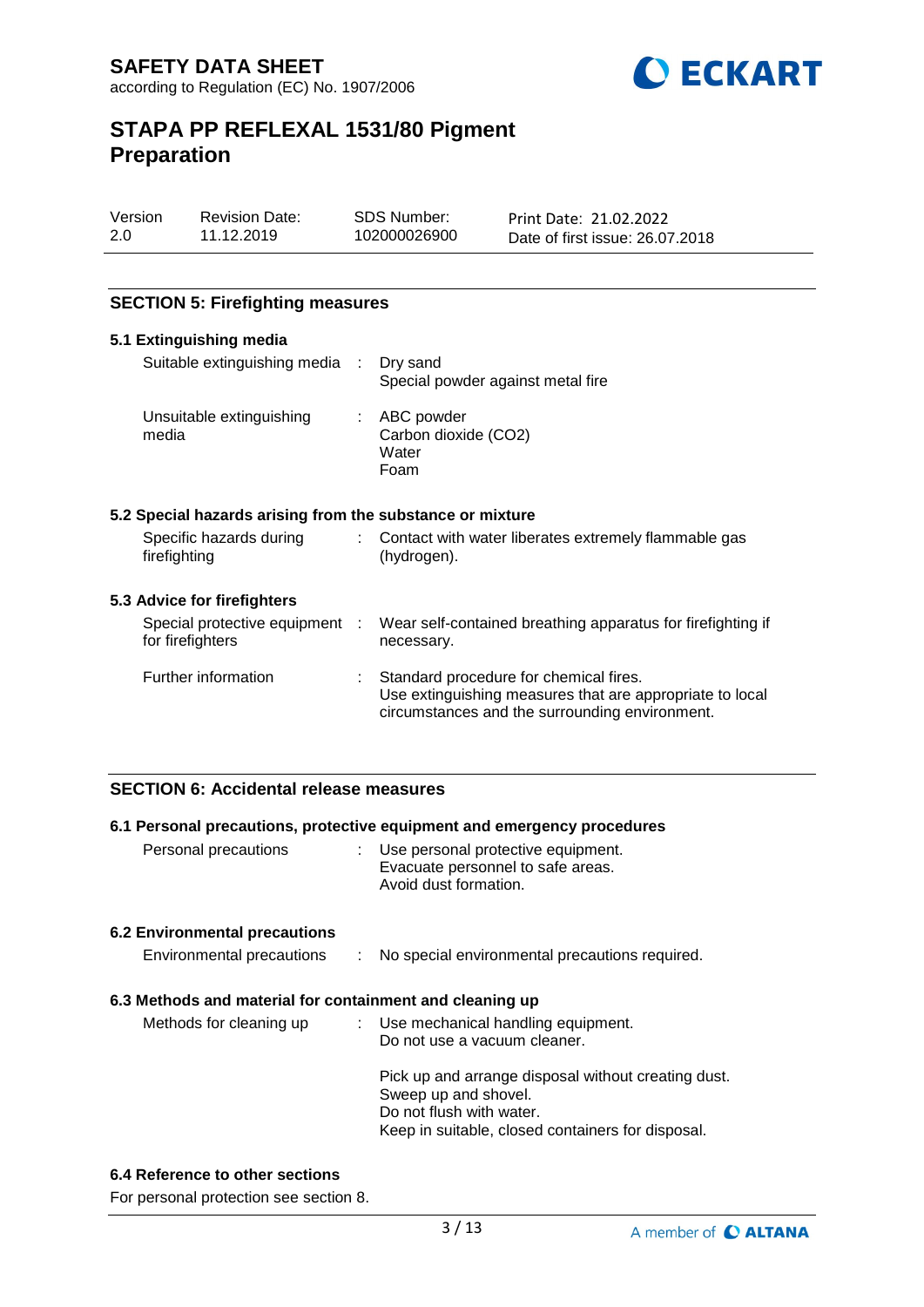

| Version | <b>Revision Date:</b> | SDS Number:  | Print Date: 21.02.2022          |
|---------|-----------------------|--------------|---------------------------------|
| 2.0     | 11.12.2019            | 102000026900 | Date of first issue: 26.07.2018 |

## **SECTION 7: Handling and storage**

| 7.1 Precautions for safe handling<br>Advice on safe handling                                                         |   | Avoid creating dust.<br>Routine housekeeping should be instituted to ensure that<br>dusts do not accumulate on surfaces.<br>Keep away from heat and sources of ignition.<br>Do not smoke.                                                                                                                                              |
|----------------------------------------------------------------------------------------------------------------------|---|----------------------------------------------------------------------------------------------------------------------------------------------------------------------------------------------------------------------------------------------------------------------------------------------------------------------------------------|
|                                                                                                                      |   | For personal protection see section 8.<br>Smoking, eating and drinking should be prohibited in the<br>application area.                                                                                                                                                                                                                |
| Advice on protection against<br>÷<br>fire and explosion                                                              |   | During processing, dust may form explosive mixture in air.<br>Take measures to prevent the build up of electrostatic charge.<br>Earthing of containers and apparatuses is essential. Use<br>explosion-proof equipment. When transferring from one<br>container to another apply earthing measures and use<br>conductive hose material. |
|                                                                                                                      |   | Normal measures for preventive fire protection.                                                                                                                                                                                                                                                                                        |
| Hygiene measures                                                                                                     | ÷ | General industrial hygiene practice.                                                                                                                                                                                                                                                                                                   |
|                                                                                                                      |   |                                                                                                                                                                                                                                                                                                                                        |
| 7.2 Conditions for safe storage, including any incompatibilities<br>Requirements for storage<br>areas and containers | ÷ | Reaction with water liberates extremely flammable gas<br>(hydrogen) Store in original container. Keep containers tightly<br>closed in a cool, well-ventilated place. Keep container closed<br>when not in use. Keep away from sources of ignition - No<br>smoking.                                                                     |
|                                                                                                                      |   | Electrical installations / working materials must comply with<br>the technological safety standards.                                                                                                                                                                                                                                   |
| Further information on<br>storage conditions                                                                         |   | Protect from humidity and water.                                                                                                                                                                                                                                                                                                       |
| Advice on common storage                                                                                             | ÷ | Do not store together with oxidizing and self-igniting products.<br>Never allow product to get in contact with water during<br>storage.<br>Keep away from oxidizing agents, strongly alkaline and<br>strongly acid materials in order to avoid exothermic reactions.                                                                   |

## **7.3 Specific end use(s)**

This information is not available.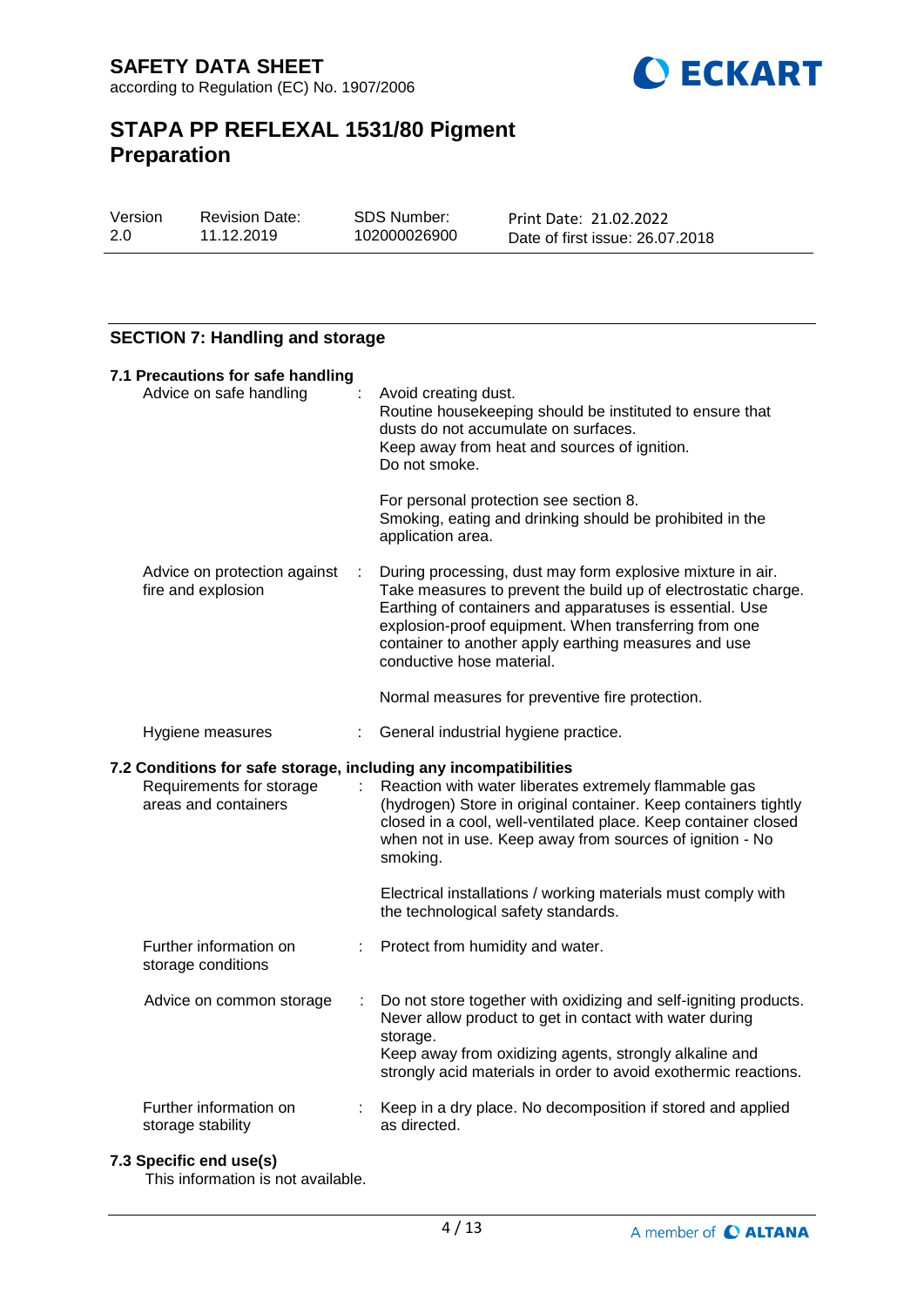

| Version | <b>Revision Date:</b> | <b>SDS Number:</b> | Print Date: 21.02.2022          |
|---------|-----------------------|--------------------|---------------------------------|
| -2.0    | 11.12.2019            | 102000026900       | Date of first issue: 26.07.2018 |

## **SECTION 8: Exposure controls/personal protection**

### **8.1 Control parameters**

## **Occupational Exposure Limits**

| Components                       | CAS-No.                                                                                                                                                                                                                                                                                                                                                                                                                                                                                                                                                                                                                                                                                                                                                                                                                                                                                                                                                                                                                                                                                                                                                                                                                                                                                                                                                                                                                                                                                                                                                                                                                                                                                                                   | Value type (Form<br>of exposure) | Control parameters | <b>Basis</b> |  |
|----------------------------------|---------------------------------------------------------------------------------------------------------------------------------------------------------------------------------------------------------------------------------------------------------------------------------------------------------------------------------------------------------------------------------------------------------------------------------------------------------------------------------------------------------------------------------------------------------------------------------------------------------------------------------------------------------------------------------------------------------------------------------------------------------------------------------------------------------------------------------------------------------------------------------------------------------------------------------------------------------------------------------------------------------------------------------------------------------------------------------------------------------------------------------------------------------------------------------------------------------------------------------------------------------------------------------------------------------------------------------------------------------------------------------------------------------------------------------------------------------------------------------------------------------------------------------------------------------------------------------------------------------------------------------------------------------------------------------------------------------------------------|----------------------------------|--------------------|--------------|--|
| aluminium powder<br>(stabilised) | TWA (Inhalable)<br>7429-90-5                                                                                                                                                                                                                                                                                                                                                                                                                                                                                                                                                                                                                                                                                                                                                                                                                                                                                                                                                                                                                                                                                                                                                                                                                                                                                                                                                                                                                                                                                                                                                                                                                                                                                              |                                  | $10$ mg/m $3$      | GB EH40      |  |
| <b>Further information</b>       | The COSHH definition of a substance hazardous to health includes dust of<br>any kind when present at a concentration in air equal to or greater than 10<br>mg.m-3 8-hour TWA of inhalable dust or 4 mg.m-3 8-hour TWA of respirable<br>dust. This means that any dust will be subject to COSHH if people are<br>exposed to dust above these levels. Some dusts have been assigned<br>specific WELs and exposure to these must comply with the appropriate<br>limits., Where no specific short-term exposure limit is listed, a figure three<br>times the long-term exposure limit should be used.                                                                                                                                                                                                                                                                                                                                                                                                                                                                                                                                                                                                                                                                                                                                                                                                                                                                                                                                                                                                                                                                                                                         |                                  |                    |              |  |
|                                  |                                                                                                                                                                                                                                                                                                                                                                                                                                                                                                                                                                                                                                                                                                                                                                                                                                                                                                                                                                                                                                                                                                                                                                                                                                                                                                                                                                                                                                                                                                                                                                                                                                                                                                                           | <b>TWA</b><br>(Respirable)       | $4$ mg/m $3$       | GB EH40      |  |
| Further information              | The COSHH definition of a substance hazardous to health includes dust of<br>any kind when present at a concentration in air equal to or greater than 10<br>mg.m-3 8-hour TWA of inhalable dust or 4 mg.m-3 8-hour TWA of respirable<br>dust. This means that any dust will be subject to COSHH if people are<br>exposed to dust above these levels. Some dusts have been assigned<br>specific WELs and exposure to these must comply with the appropriate<br>limits., Where no specific short-term exposure limit is listed, a figure three<br>times the long-term exposure limit should be used.                                                                                                                                                                                                                                                                                                                                                                                                                                                                                                                                                                                                                                                                                                                                                                                                                                                                                                                                                                                                                                                                                                                         |                                  |                    |              |  |
|                                  |                                                                                                                                                                                                                                                                                                                                                                                                                                                                                                                                                                                                                                                                                                                                                                                                                                                                                                                                                                                                                                                                                                                                                                                                                                                                                                                                                                                                                                                                                                                                                                                                                                                                                                                           | TWA (inhalable<br>dust)          | $10 \text{ mg/m}$  | GB EH40      |  |
| Further information              | For the purposes of these limits, respirable dust and inhalable dust are<br>those fractions of airborne dust which will be collected when sampling is<br>undertaken in accordance with the methods described in MDHS14/4<br>General methods for sampling and gravimetric analysis or respirable,<br>thoracic and inhalable aerosols, The COSHH definition of a substance<br>hazardous to health includes dust of any kind when present at a<br>concentration in air equal to or greater than 10 mg.m-3 8-hour TWA of<br>inhalable dust or 4 mg.m-3 8-hour TWA of respirable dust. This means that<br>any dust will be subject to COSHH if people are exposed to dust above<br>these levels. Some dusts have been assigned specific WELs and exposure<br>to these must comply with the appropriate limits., Most industrial dusts<br>contain particles of a wide range of sizes. The behaviour, deposition and<br>fate of any particular particle after entry into the human respiratory system,<br>and the body response that it elicits, depend on the nature and size of the<br>particle. HSE distinguishes two size fractions for limit-setting purposes<br>termed 'inhalable' and 'respirable'., Inhalable dust approximates to the<br>fraction of airborne material that enters the nose and mouth during breathing<br>and is therefore available for deposition in the respiratory tract. Respirable<br>dust approximates to the fraction that penetrates to the gas exchange region<br>of the lung. Fuller definitions and explanatory material are given in<br>MDHS14/4., Where dusts contain components that have their own assigned<br>WEL, all the relevant limits should be complied with., Where no specific |                                  |                    |              |  |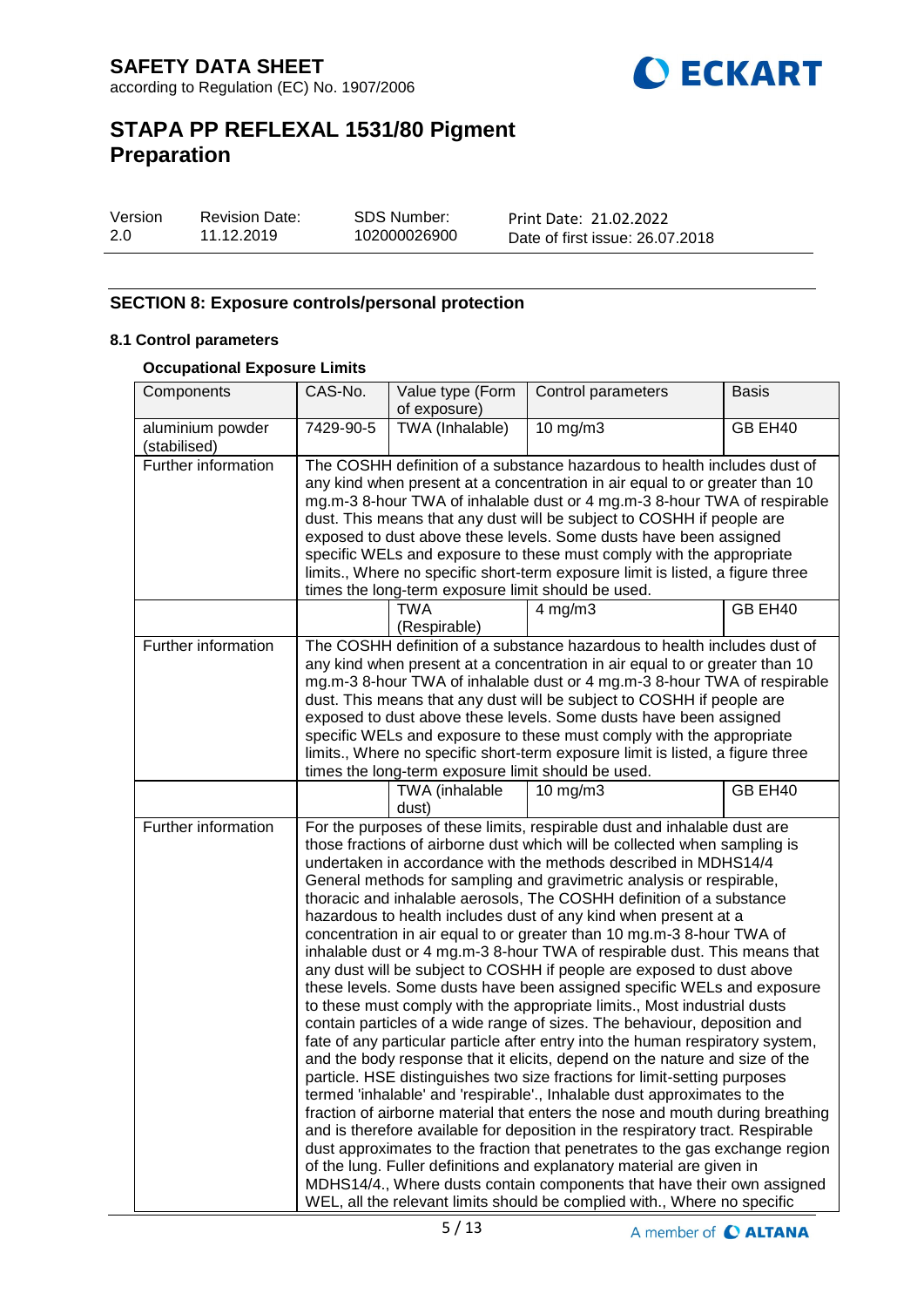

| Version | <b>Revision Date:</b> | SDS Number:  | Print Date: 21.02.2022          |
|---------|-----------------------|--------------|---------------------------------|
| 2.0     | 11.12.2019            | 102000026900 | Date of first issue: 26.07.2018 |

|                     | short-term exposure limit is listed, a figure three times the long-term<br>exposure limit should be used. |                                 |                                                                                                                                                                                                                                                                                                                                                                                                                                                                                                                                                                                                                                                                                                                                                                                                                                                                                                                                                                                                                                                                                                                                                                                                                                                                                                                                                                                                                                                                                                                                                                                                                                                                                                                                                                                                      |         |  |
|---------------------|-----------------------------------------------------------------------------------------------------------|---------------------------------|------------------------------------------------------------------------------------------------------------------------------------------------------------------------------------------------------------------------------------------------------------------------------------------------------------------------------------------------------------------------------------------------------------------------------------------------------------------------------------------------------------------------------------------------------------------------------------------------------------------------------------------------------------------------------------------------------------------------------------------------------------------------------------------------------------------------------------------------------------------------------------------------------------------------------------------------------------------------------------------------------------------------------------------------------------------------------------------------------------------------------------------------------------------------------------------------------------------------------------------------------------------------------------------------------------------------------------------------------------------------------------------------------------------------------------------------------------------------------------------------------------------------------------------------------------------------------------------------------------------------------------------------------------------------------------------------------------------------------------------------------------------------------------------------------|---------|--|
|                     |                                                                                                           | <b>TWA (Respirable</b><br>dust) | $4$ mg/m $3$                                                                                                                                                                                                                                                                                                                                                                                                                                                                                                                                                                                                                                                                                                                                                                                                                                                                                                                                                                                                                                                                                                                                                                                                                                                                                                                                                                                                                                                                                                                                                                                                                                                                                                                                                                                         | GB EH40 |  |
| Further information |                                                                                                           | exposure limit should be used.  | For the purposes of these limits, respirable dust and inhalable dust are<br>those fractions of airborne dust which will be collected when sampling is<br>undertaken in accordance with the methods described in MDHS14/4<br>General methods for sampling and gravimetric analysis or respirable,<br>thoracic and inhalable aerosols, The COSHH definition of a substance<br>hazardous to health includes dust of any kind when present at a<br>concentration in air equal to or greater than 10 mg.m-3 8-hour TWA of<br>inhalable dust or 4 mg.m-3 8-hour TWA of respirable dust. This means that<br>any dust will be subject to COSHH if people are exposed to dust above<br>these levels. Some dusts have been assigned specific WELs and exposure<br>to these must comply with the appropriate limits., Most industrial dusts<br>contain particles of a wide range of sizes. The behaviour, deposition and<br>fate of any particular particle after entry into the human respiratory system,<br>and the body response that it elicits, depend on the nature and size of the<br>particle. HSE distinguishes two size fractions for limit-setting purposes<br>termed 'inhalable' and 'respirable'., Inhalable dust approximates to the<br>fraction of airborne material that enters the nose and mouth during breathing<br>and is therefore available for deposition in the respiratory tract. Respirable<br>dust approximates to the fraction that penetrates to the gas exchange region<br>of the lung. Fuller definitions and explanatory material are given in<br>MDHS14/4., Where dusts contain components that have their own assigned<br>WEL, all the relevant limits should be complied with., Where no specific<br>short-term exposure limit is listed, a figure three times the long-term |         |  |

### **Derived No Effect Level (DNEL) according to Regulation (EC) No. 1907/2006:**

| Substance name                   | End Use   | Exposure routes | Potential health<br>effects   | Value                   |
|----------------------------------|-----------|-----------------|-------------------------------|-------------------------|
| aluminium powder<br>(stabilised) | Workers   | Inhalation      | Long-term local<br>effects    | $3.72 \,\mathrm{mg/m3}$ |
|                                  | Consumers | Oral            | Long-term systemic<br>effects | $3.95$ mg/kg            |
|                                  | Workers   | Inhalation      | Long-term systemic<br>effects | $3.72 \,\mathrm{mg/m3}$ |

#### **Predicted No Effect Concentration (PNEC) according to Regulation (EC) No. 1907/2006:**

| Substance name                | <b>Environmental Compartment</b> | Value             |
|-------------------------------|----------------------------------|-------------------|
| aluminium powder (stabilised) | Fresh water                      | $0.0749$ ma/l     |
|                               | clarification plant              | $20 \text{ ma/l}$ |

## **8.2 Exposure controls**

#### **Personal protective equipment**

| Eye protection |  |
|----------------|--|

Face-shield

Safety glasses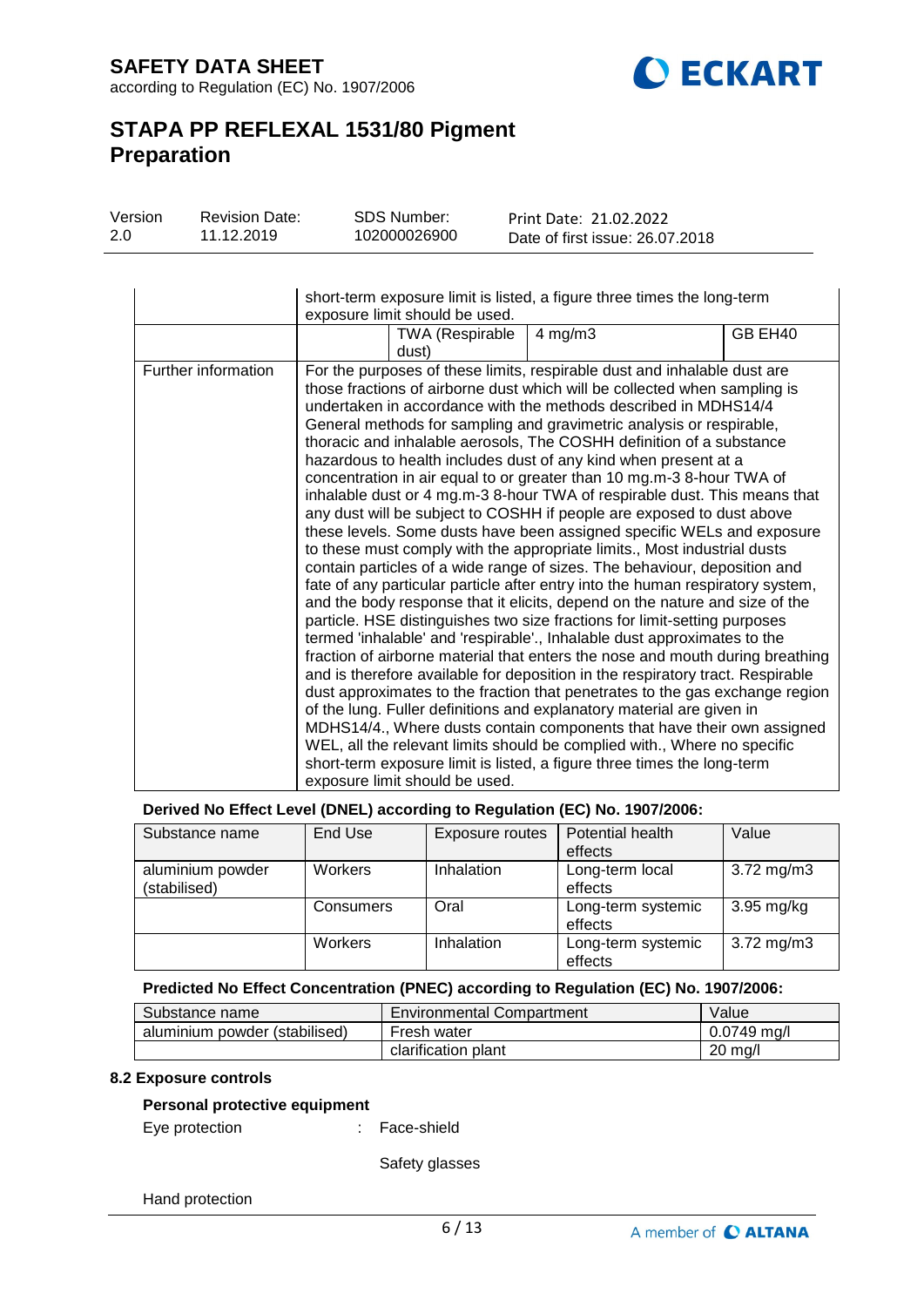

| Version<br>2.0 | <b>Revision Date:</b><br>11.12.2019    |  | <b>SDS Number:</b><br>102000026900                                                                                                                                               | Print Date: 21.02.2022<br>Date of first issue: 26.07.2018                                                           |
|----------------|----------------------------------------|--|----------------------------------------------------------------------------------------------------------------------------------------------------------------------------------|---------------------------------------------------------------------------------------------------------------------|
|                |                                        |  |                                                                                                                                                                                  |                                                                                                                     |
|                | Material<br>Glove length               |  | : Leather<br>Long sleeve gloves                                                                                                                                                  |                                                                                                                     |
|                | Remarks                                |  | Leather gloves The choice of an appropriate glove does not<br>only depend on its material but also on other quality features<br>and is different from one producer to the other. |                                                                                                                     |
|                | Skin and body protection               |  |                                                                                                                                                                                  | : Anti-static and fire resistant protective clothing. DIN EN<br>11612; EN 533; EN 1149-1. Anti-static safety shoes. |
|                | Respiratory protection                 |  | Use suitable breathing protection if workplace concentration<br>requires.<br>Breathing apparatus with filter.<br>P1 filter                                                       |                                                                                                                     |
|                | <b>Environmental exposure controls</b> |  |                                                                                                                                                                                  |                                                                                                                     |
|                | Water                                  |  | courses or the soil.                                                                                                                                                             | The product should not be allowed to enter drains, water                                                            |

## **SECTION 9: Physical and chemical properties**

## **9.1 Information on basic physical and chemical properties**

| Appearance                  | : powder             |
|-----------------------------|----------------------|
| Colour                      | : silver             |
| Odour                       | : characteristic     |
| <b>Odour Threshold</b>      | : No data available  |
| рH                          | : No data available  |
| Melting point/range         | : 660 $^{\circ}$ C   |
| Boiling point/boiling range | : No data available  |
| Flash point                 | : No data available  |
| Evaporation rate            | : No data available  |
| Flammability (solid, gas)   | : Combustible Solids |
| Self-ignition               | : No data available  |
| Auto-ignition temperature   | : No data available  |
| Smoldering temperature      | : No data available  |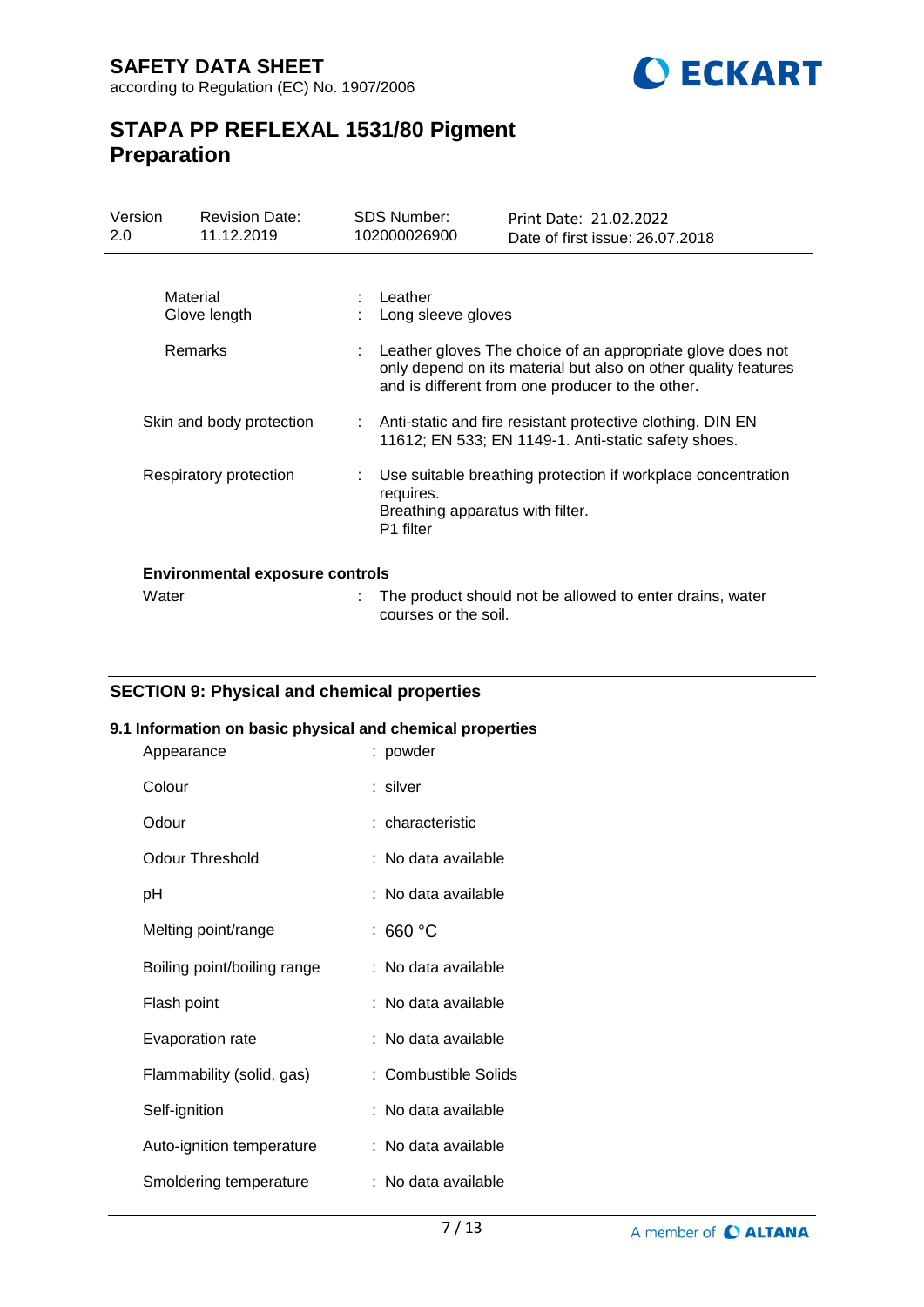

| Version<br>2.0 | <b>Revision Date:</b><br>11.12.2019                 | <b>SDS Number:</b><br>102000026900 | Print Date: 21.02.2022<br>Date of first issue: 26.07.2018 |
|----------------|-----------------------------------------------------|------------------------------------|-----------------------------------------------------------|
|                |                                                     |                                    |                                                           |
|                | Decomposition temperature                           | : No data available                |                                                           |
|                | <b>Explosive properties</b>                         | : No data available                |                                                           |
|                | Oxidizing properties                                | : No data available                |                                                           |
|                | Upper explosion limit / Upper<br>flammability limit | : No data available                |                                                           |
|                | Lower explosion limit / Lower<br>flammability limit | : $30 g/m3$                        |                                                           |
|                | Vapour pressure                                     | : No data available                |                                                           |
|                | Relative vapour density                             | : No data available                |                                                           |
|                | Relative density                                    | : No data available                |                                                           |
| Density        |                                                     | : $1.7 - 2.0$ g/cm3                |                                                           |
|                | <b>Bulk density</b>                                 | : No data available                |                                                           |
|                | Water solubility                                    | : No data available                |                                                           |
|                | Solubility in other solvents                        | : No data available                |                                                           |
|                | Partition coefficient: n-<br>octanol/water          | : No data available                |                                                           |
|                | Decomposition temperature                           | : No data available                |                                                           |
|                | Viscosity, dynamic                                  | : No data available                |                                                           |
|                | Viscosity, kinematic                                | : No data available                |                                                           |
|                | Flow time                                           | : No data available                |                                                           |

## **9.2 Other information**

No data available

## **SECTION 10: Stability and reactivity**

## **10.1 Reactivity**

No decomposition if stored and applied as directed.

## **10.2 Chemical stability**

No decomposition if stored and applied as directed.

## **10.3 Possibility of hazardous reactions**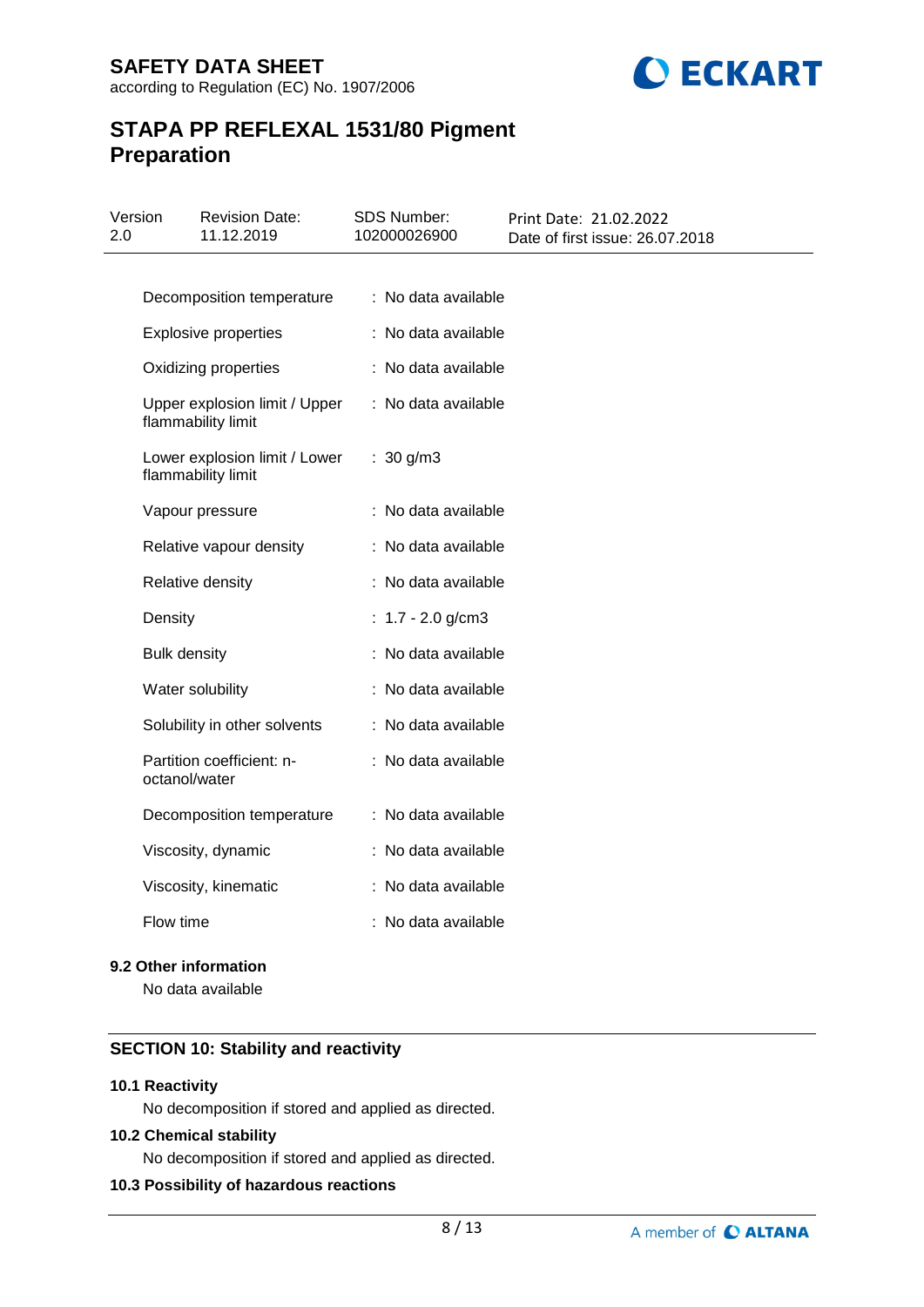

| Version<br>2.0              |     | <b>Revision Date:</b><br>11.12.2019   |   | <b>SDS Number:</b><br>102000026900                 | Print Date: 21.02.2022<br>Date of first issue: 26.07.2018 |
|-----------------------------|-----|---------------------------------------|---|----------------------------------------------------|-----------------------------------------------------------|
|                             |     |                                       |   |                                                    |                                                           |
|                             |     | Hazardous reactions                   |   |                                                    | Stable under recommended storage conditions.              |
|                             |     |                                       |   |                                                    | Contact with acids and alkalis may release hydrogen.      |
|                             |     |                                       |   |                                                    | Dust may form explosive mixture in air.                   |
|                             |     | <b>10.4 Conditions to avoid</b>       |   |                                                    |                                                           |
|                             |     | Conditions to avoid                   |   | No data available                                  |                                                           |
| 10.5 Incompatible materials |     |                                       |   |                                                    |                                                           |
|                             |     | Materials to avoid                    |   | Acids<br><b>Bases</b><br>Oxidizing agents<br>Water |                                                           |
|                             |     | 10.6 Hazardous decomposition products |   |                                                    |                                                           |
|                             | air | Contact with water or humid           |   | : This information is not available.               |                                                           |
|                             |     | Thermal decomposition                 | ÷ | This information is not available.                 |                                                           |
|                             |     |                                       |   |                                                    |                                                           |

## **SECTION 11: Toxicological information**

## **11.1 Information on toxicological effects**

## **Acute toxicity**

Not classified based on available information.

## **Components:**

## **aluminium powder (stabilised):**

| Acute inhalation toxicity | : $LC50$ (Rat): $> 5$ mg/l |
|---------------------------|----------------------------|
|                           | Exposure time: 4 h         |
|                           | Test atmosphere: dust/mist |

## **Skin corrosion/irritation**

Not classified based on available information.

## **Serious eye damage/eye irritation**

Not classified based on available information.

## **Respiratory or skin sensitisation**

## **Skin sensitisation**

Not classified based on available information.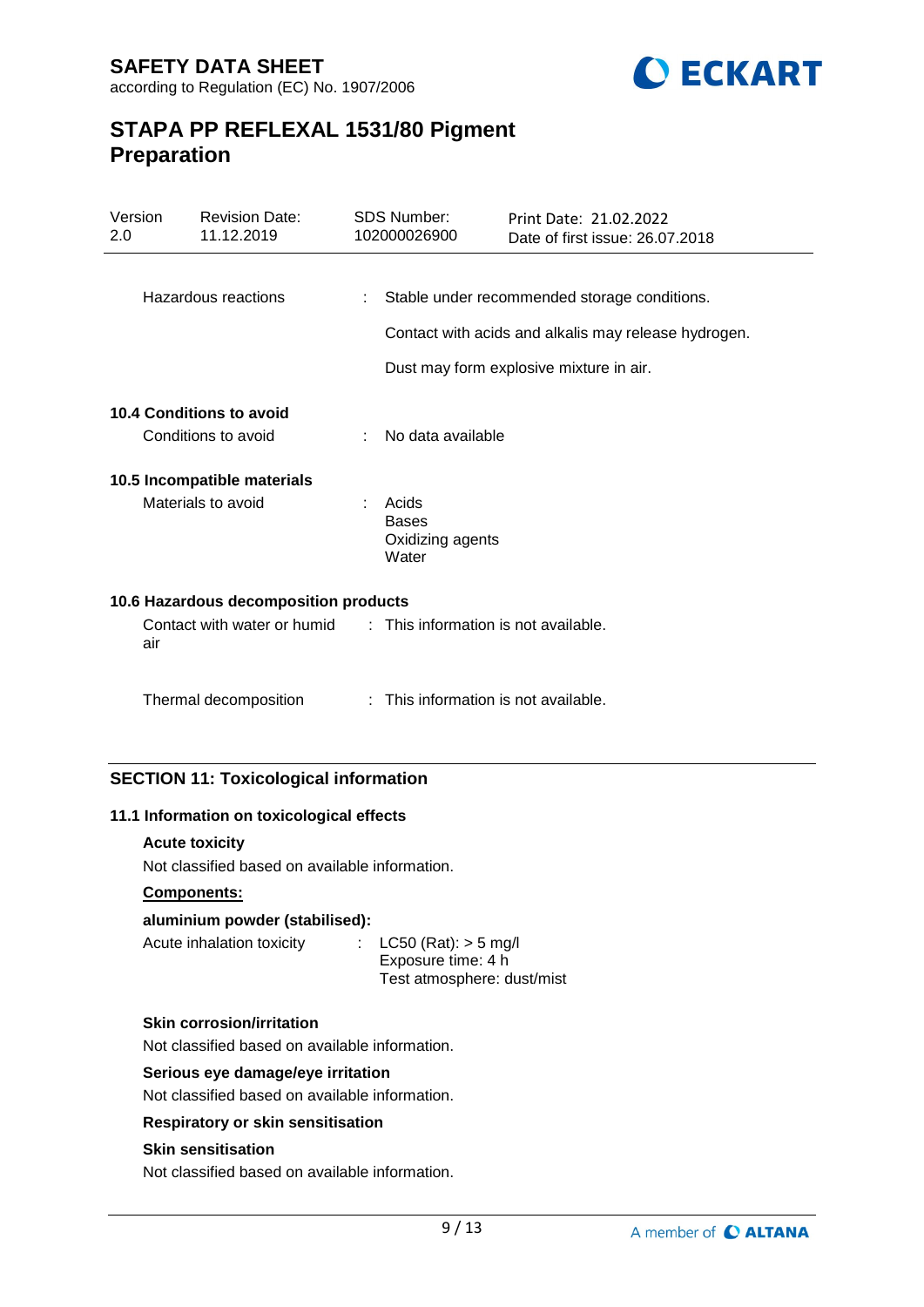**SAFETY DATA SHEET**





## **STAPA PP REFLEXAL 1531/80 Pigment Preparation**

| Version | <b>Revision Date:</b> | SDS Number:  | Print Date: 21.02.2022          |
|---------|-----------------------|--------------|---------------------------------|
| 2.0     | 11.12.2019            | 102000026900 | Date of first issue: 26.07.2018 |

## **Respiratory sensitisation**

Not classified based on available information.

#### **Germ cell mutagenicity**

Not classified based on available information.

#### **Carcinogenicity**

Not classified based on available information.

#### **Reproductive toxicity**

Not classified based on available information.

#### **STOT - single exposure**

Not classified based on available information.

### **STOT - repeated exposure**

Not classified based on available information.

#### **Aspiration toxicity**

Not classified based on available information.

### **Further information**

## **Product:**

Remarks: No data available

## **SECTION 12: Ecological information**

#### **12.1 Toxicity**

No data available

#### **12.2 Persistence and degradability**

No data available

## **12.3 Bioaccumulative potential**

No data available

### **12.4 Mobility in soil**

No data available

#### **12.5 Results of PBT and vPvB assessment**

### **Product:**

Assessment : This substance/mixture contains no components considered to be either persistent, bioaccumulative and toxic (PBT), or very persistent and very bioaccumulative (vPvB) at levels of 0.1% or higher..

#### **12.6 Other adverse effects**

**Product:**

Additional ecological : No data available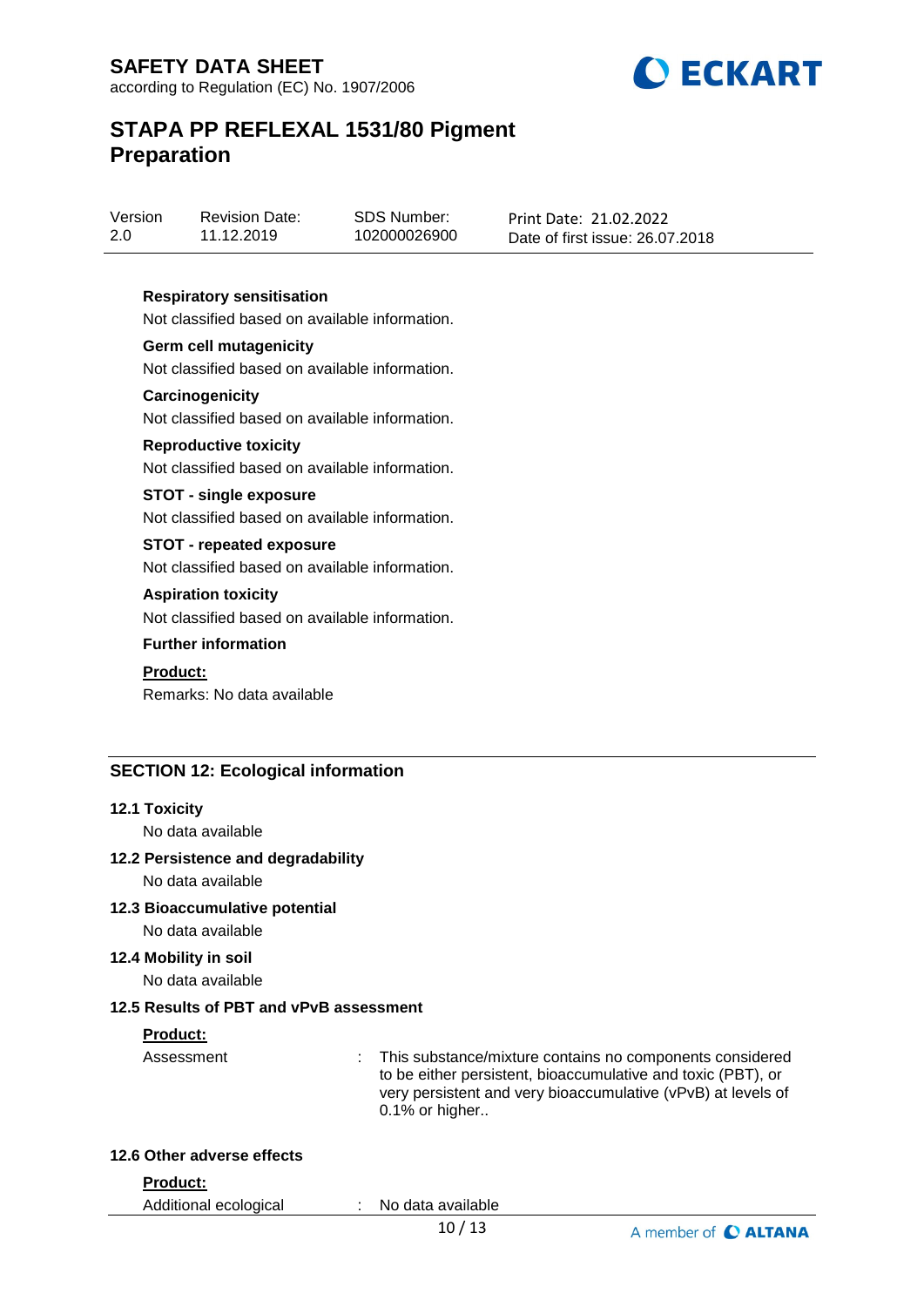

| Version | <b>Revision Date:</b> | SDS Number:  | Print Date: 21.02.2022          |
|---------|-----------------------|--------------|---------------------------------|
| 2.0     | 11.12.2019            | 102000026900 | Date of first issue: 26.07.2018 |

information

## **SECTION 13: Disposal considerations**

| 13.1 Waste treatment methods |                                                                                                                                                         |
|------------------------------|---------------------------------------------------------------------------------------------------------------------------------------------------------|
| Product                      | : In accordance with local and national regulations.                                                                                                    |
| Contaminated packaging       | Empty containers should be taken to an approved waste<br>handling site for recycling or disposal.<br>In accordance with local and national regulations. |

## **SECTION 14: Transport information**

- **14.1 UN number**
- **14.2 UN proper shipping name**
- **14.3 Transport hazard class(es)**
- **14.4 Packing group**
- **14.5 Environmental hazards**
- **14.6 Special precautions for user**

Remarks : Not classified as dangerous in the meaning of transport regulations.

**14.7 Transport in bulk according to Annex II of Marpol and the IBC Code** Not applicable for product as supplied.

## **SECTION 15: Regulatory information**

## **15.1 Safety, health and environmental regulations/legislation specific for the substance or mixture**

REACH - Candidate List of Substances of Very High Concern for Authorisation (Article 59). : Not applicable

## **15.2 Chemical safety assessment**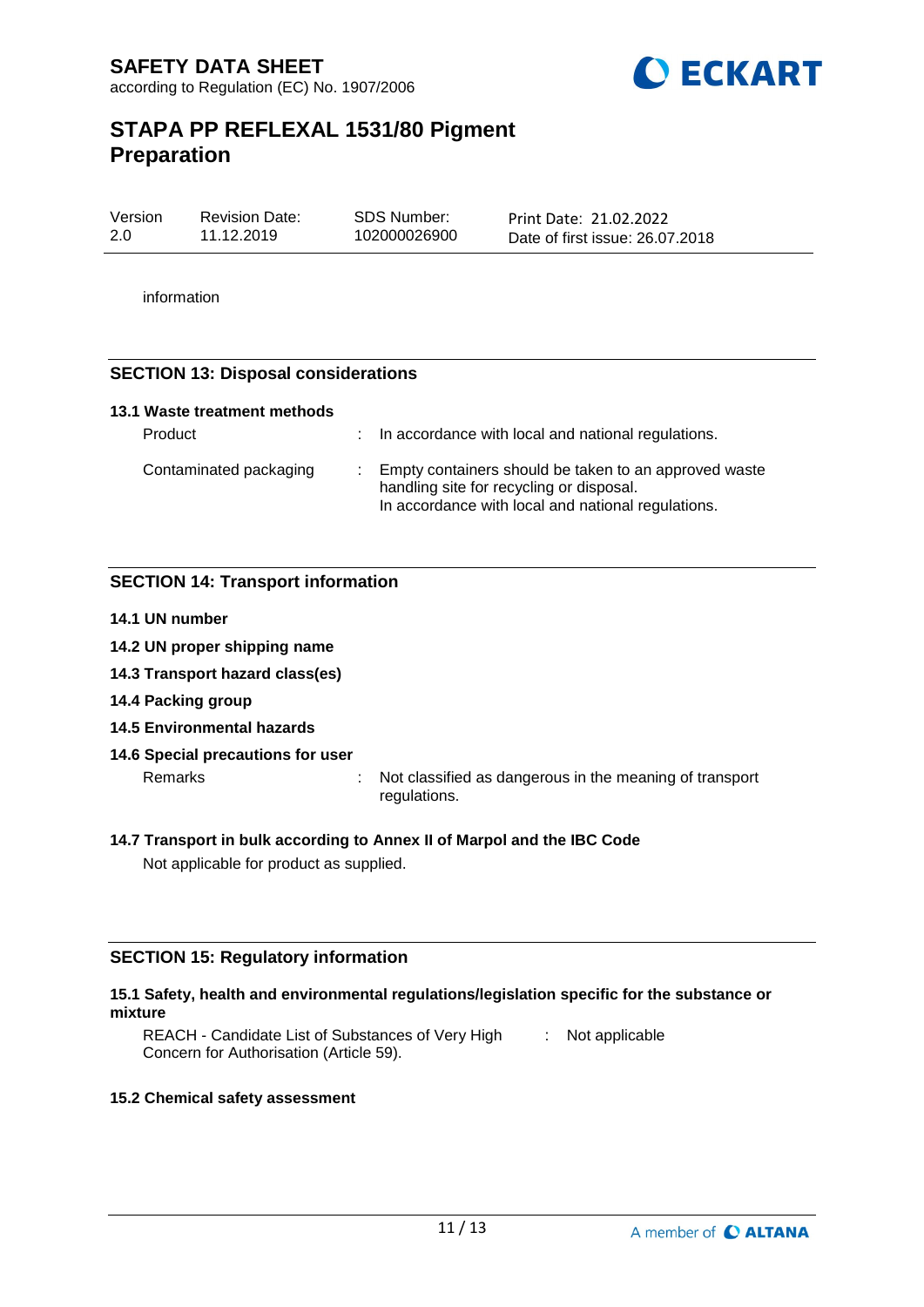

Version 2.0

Revision Date: 11.12.2019

SDS Number: 102000026900 Print Date: 21.02.2022 Date of first issue: 26.07.2018

## **SECTION 16: Other information**

#### **Full text of H-Statements**

H<sub>228</sub> : Flammable solid.

#### **Full text of other abbreviations**

| Flam. Sol.    | : Flammable solids                                       |
|---------------|----------------------------------------------------------|
| GB EH40       | : UK. EH40 WEL - Workplace Exposure Limits               |
| GB EH40 / TWA | : Long-term exposure limit (8-hour TWA reference period) |

ADN - European Agreement concerning the International Carriage of Dangerous Goods by Inland Waterways; ADR - European Agreement concerning the International Carriage of Dangerous Goods by Road; AICS - Australian Inventory of Chemical Substances; ASTM - American Society for the Testing of Materials; bw - Body weight; CLP - Classification Labelling Packaging Regulation; Regulation (EC) No 1272/2008; CMR - Carcinogen, Mutagen or Reproductive Toxicant; DIN - Standard of the German Institute for Standardisation; DSL - Domestic Substances List (Canada); ECHA - European Chemicals Agency; EC-Number - European Community number; ECx - Concentration associated with x% response; ELx - Loading rate associated with x% response; EmS - Emergency Schedule; ENCS - Existing and New Chemical Substances (Japan); ErCx - Concentration associated with x% growth rate response; GHS - Globally Harmonized System; GLP - Good Laboratory Practice; IARC - International Agency for Research on Cancer; IATA - International Air Transport Association; IBC - International Code for the Construction and Equipment of Ships carrying Dangerous Chemicals in Bulk; IC50 - Half maximal inhibitory concentration; ICAO - International Civil Aviation Organization; IECSC - Inventory of Existing Chemical Substances in China; IMDG - International Maritime Dangerous Goods; IMO - International Maritime Organization; ISHL - Industrial Safety and Health Law (Japan); ISO - International Organisation for Standardization; KECI - Korea Existing Chemicals Inventory; LC50 - Lethal Concentration to 50 % of a test population; LD50 - Lethal Dose to 50% of a test population (Median Lethal Dose); MARPOL - International Convention for the Prevention of Pollution from Ships; n.o.s. - Not Otherwise Specified; NO(A)EC - No Observed (Adverse) Effect Concentration; NO(A)EL - No Observed (Adverse) Effect Level; NOELR - No Observable Effect Loading Rate; NZIoC - New Zealand Inventory of Chemicals; OECD - Organization for Economic Co-operation and Development; OPPTS - Office of Chemical Safety and Pollution Prevention; PBT - Persistent, Bioaccumulative and Toxic substance; PICCS - Philippines Inventory of Chemicals and Chemical Substances; (Q)SAR - (Quantitative) Structure Activity Relationship; REACH - Regulation (EC) No 1907/2006 of the European Parliament and of the Council concerning the Registration, Evaluation, Authorisation and Restriction of Chemicals; RID - Regulations concerning the International Carriage of Dangerous Goods by Rail; SADT - Self-Accelerating Decomposition Temperature; SDS - Safety Data Sheet; SVHC - Substance of Very High Concern; TCSI - Taiwan Chemical Substance Inventory; TRGS - Technical Rule for Hazardous Substances; TSCA - Toxic Substances Control Act (United States); UN - United Nations; vPvB - Very Persistent and Very Bioaccumulative

## **Further information**

The information provided in this Safety Data Sheet is correct to the best of our knowledge, information and belief at the date of its publication. The information given is designed only as a guidance for safe handling, use, processing, storage, transportation, disposal and release and is not to be considered a warranty or quality specification. The information relates only to the specific material designated and may not be valid for such material used in combination with any other materials or in any process, unless specified in the text.